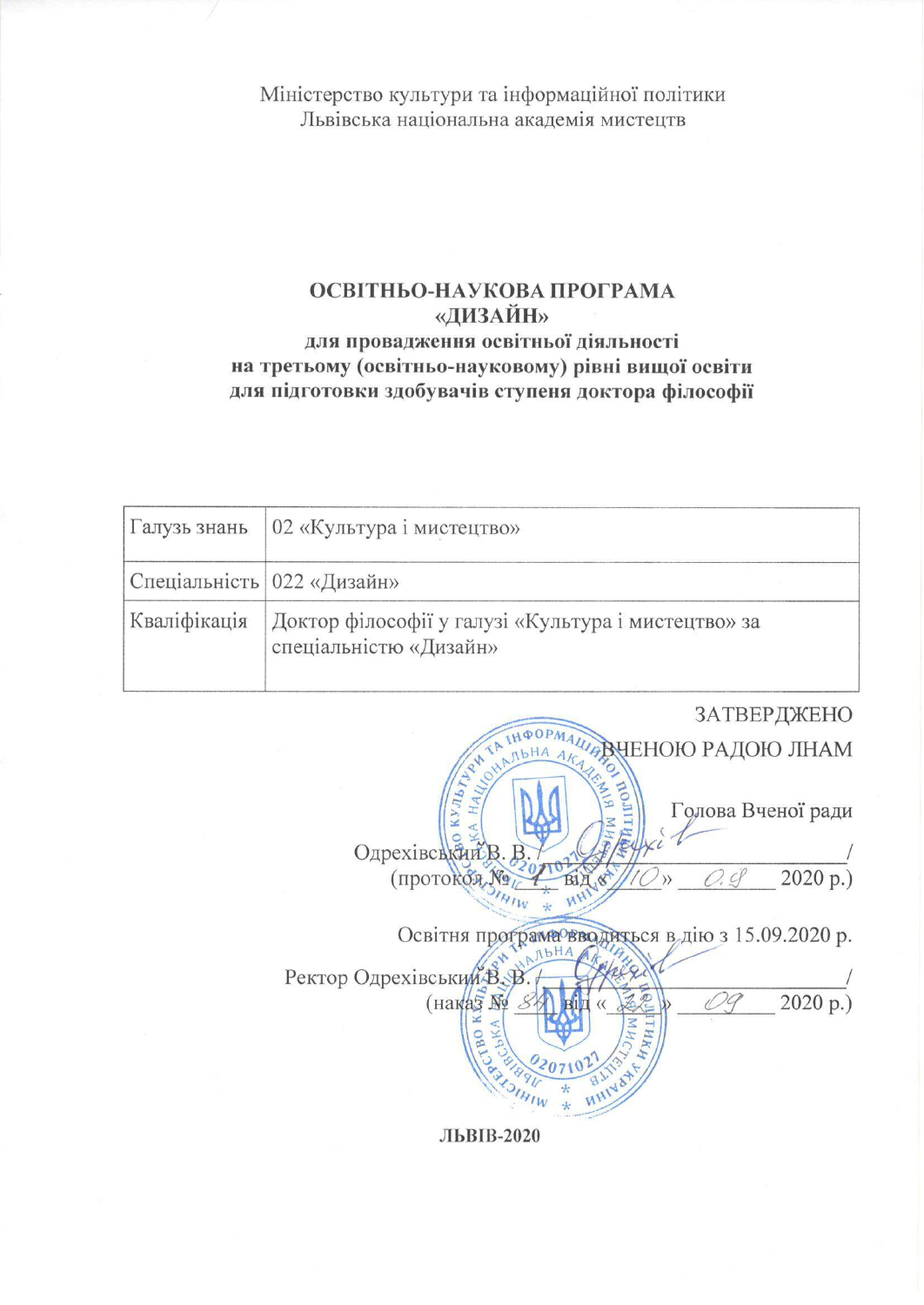### ПЕРЕДМОВА

Освітньо-наукова програма «Дизайн», за якою проводиться освітня діяльність третього (освітньо-наукового) рівня вищої освіти з підготовки здобувачів ступеня доктора філософії за спеціальністю «Дизайн» розроблена згідно з вимогами Закону України «Про вищу освіту» і «Порядку підготовки здобувачів ступеня доктора філософії та доктора наук у вищих навчальних закладах (наукових установах)», затвердженого Постановою Кабінету Міністрів України № 266 від 23.03.2016 р.

Програма відповідає третьому (освітньо-науковому) циклу вищої освіти Рамки кваліфікацій Європейського простору вищої освіти та восьмому рівню Національної рамки кваліфікацій, затвердженої Постановою Кабінету Міністрів України № 1341 від 23.11.2011 р. «Про затвердження Національної рамки кваліфікацій» (із змінами, внесеними згідно з Постановою Кабінету Міністрів України № 519 від 25.06.2020). Освітньо-наукова програма «Дизайн» розроблена з урахуванням рекомендацій і ефективних практик наукової освіти Європейського освітнього простору:

- Bologna Seminar on "Doctoral Programmes for the European Knowledge Society" (Salzburg, 3-5 February 2005). Conclusions and Recommendations. URL: [https://](https://eua.eu/downloads/publications/salzburg%20recommendations%202005.pdf) [eua.eu/downloads/publications/salzburg%20recommendations%202005.pdf](https://eua.eu/downloads/publications/salzburg%20recommendations%202005.pdf)
- Salzburg II Recommendations. European Universities' Achievements Since 2005 in Implementing The Salzburg Principles. European University Association, 2010. URL: <https://eua.eu/downloads/publications/salzburg%20ii%20recommendations%202010.pdf>
- Doctoral Education Taking Salzburg Forward. Implementation and New Challenges. European University Association, 2016. [https://eua.eu/downloads/publications/](https://eua.eu/downloads/publications/doctoral%20education%20-%20taking%20salzburg%20forward%20implementation%20and%20new%20challenges.pdf) [doctoral%20education%20-](https://eua.eu/downloads/publications/doctoral%20education%20-%20taking%20salzburg%20forward%20implementation%20and%20new%20challenges.pdf) [%20taking%20salzburg%20forward%20implementation%20and%20new%20challenges.pdf](https://eua.eu/downloads/publications/doctoral%20education%20-%20taking%20salzburg%20forward%20implementation%20and%20new%20challenges.pdf)
- Principles for Innovative Doctoral Training. Extract from "Report of Mapping Exercise on Doctoral Training in Europe "Towards a common approach" of 27 June 2011(final), adopted by the ERA Steering Group on Human Resources and Mobility. [https://](https://euraxess.ec.europa.eu/sites/default/files/policy_library/principles_for_innovative_doctoral_training.pdf) [euraxess.ec.europa.eu/sites/default/files/policy\\_library/](https://euraxess.ec.europa.eu/sites/default/files/policy_library/principles_for_innovative_doctoral_training.pdf) principles for innovative doctoral training.pdf
- Рекомендацій Ради докторської освіти Європейської асоціації університетів EUA Council for Doctoral Education (EUA-CDE). URL: [https://eua-cde.org/reports](https://eua-cde.org/reports-publications.html)[publications.html](https://eua-cde.org/reports-publications.html)
- Рекомендацій Європейської ради здобувачів докторської освіти і молодих дослідників European Council of Doctoral Candidates and Junior Researchers (EURODOC). URL: <http://www.eurodoc.net>
- Рекомендацій Ліги європейських дослідницьких університетів (LERU). Good Practice Elements in Doctoral Training, 2015. URL: [https://www.leru.org/files/Good-Practice-](https://www.leru.org/files/Good-Practice-Elements-in-Doctoral-Training-Full-paper.pdf)[Elements-in-Doctoral-Training-Full-paper.pdf](https://www.leru.org/files/Good-Practice-Elements-in-Doctoral-Training-Full-paper.pdf)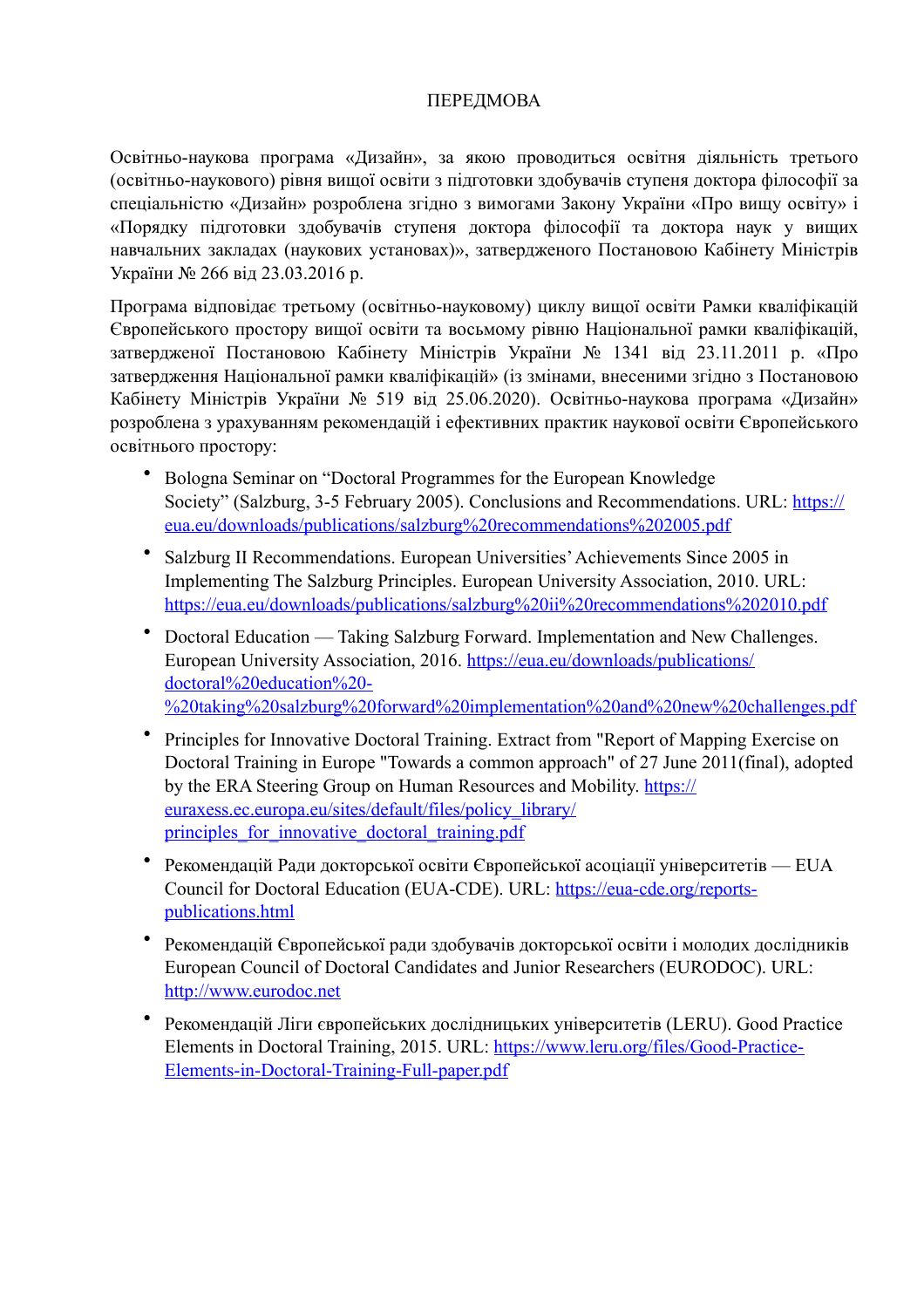### Програма розроблена робочою групою в складі:

- 1. Гах Ірина Степанівна кандидат мистецтвознавства, завідувач аспірантурою і докторантурою ЛНАМ;
- 2. Косів Василь Михайлович доктор мистецтвознавства, доцент кафедри графічного дизайну ЛНАМ;
- 3. Цимбала Лада Іванівна кандидатат мистецтвознавства, доцент кафедри Історії і теорії мистецтва ЛНАМ.

#### Гарант освітньо-наукової програми:

Косів Василь Михайлович — доктор мистецтвознавства, доцент кафедри графічного дизайну ЛНАМ.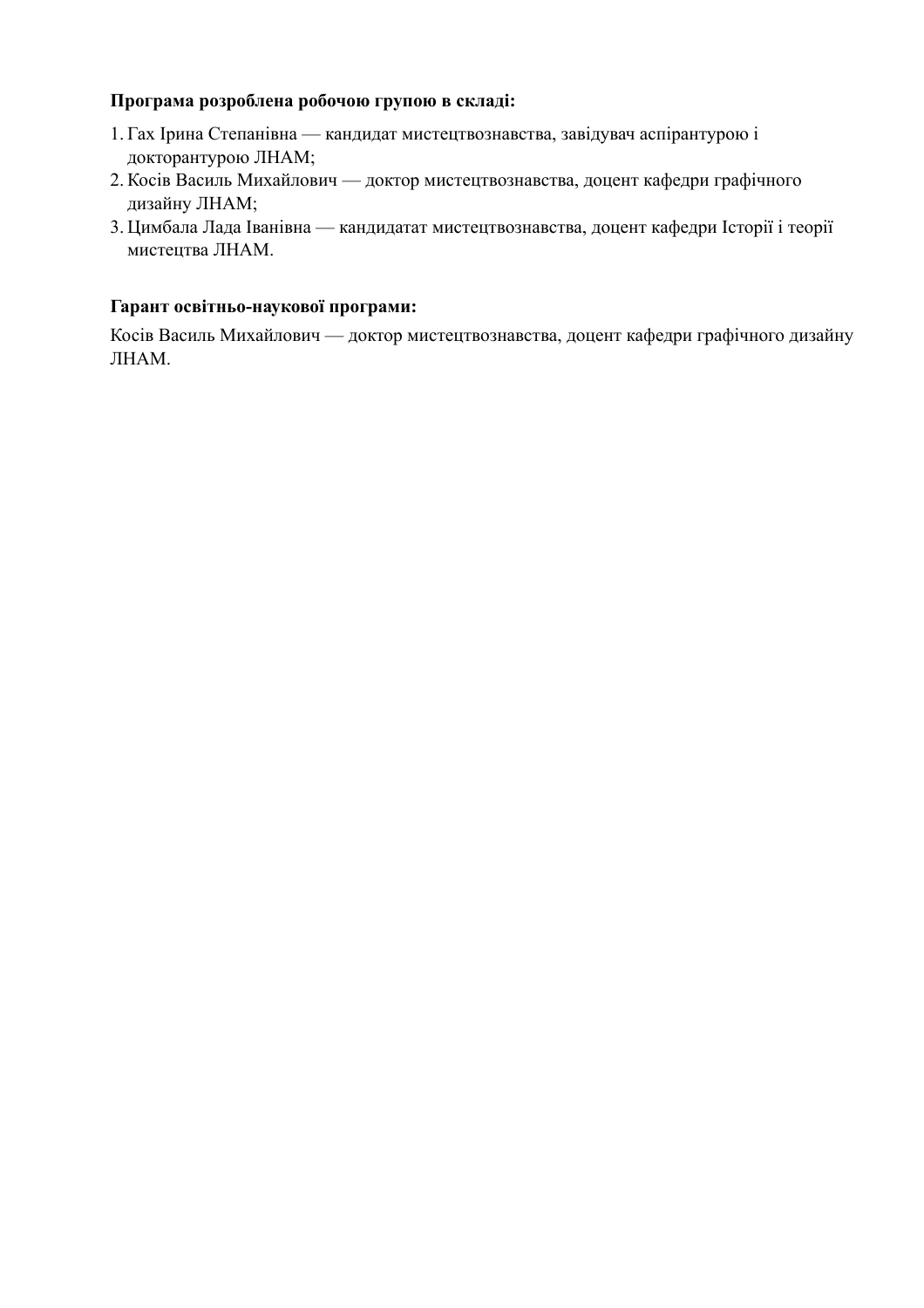#### **BCTVII**

Мистецтвознавчі наукові дослідження є одним з пріоритетів діяльності Львівської національної академії мистецтв. Освітньо-наукова програма «Дизайн» забезпечує освітньонаукову підготовку висококваліфікованих фахівців у галузі 02 Культура і мистецтво спеціальності 022 Дизайн, здатних на високому професійному рівні проводити самостійні й актуальні мистецтвознавчі дослідження, співпрацювати в межах фахової спільноти задля впровадження їх результатів, здійснювати науково-педагогічну діяльність.

Факультет дизайну — найбільший за чисельністю студентів у ЛНАМ, три його кафедри формують дослідницьке середовище вже на другому (магістерському) рівні освіти, що відображено у відповідних освітніх програмах. Окремі дослідницькі проблеми вимагають глибшого опрацювання, тож навчання в аспірантурі на освітньо-науковій програмі «Дизайн» забезпечує наступний ступінь наукового розвитку. Програма надає можливості українським дослідникам, а також іноземним аспірантам, здобути необхідні компетентності, сформувати та виконати індивідуальний науковий план та підготувати дисертацію до захисту на здобуття наукового ступеня доктора філософії за спеціальністю 022 Дизайн.

Освітньо-наукова програма «Дизайн» розвиває високу культуру наукових досліджень, підтримує відкрите дослідницьке середовище. Як активні учасники мистецтвознавчого наукового процесу, аспіранти освітньо-наукової програми «Дизайн» роблять важливий внесок у розвиток української науки. Індивідуальні освітні й наукові траєкторії дозволяють адаптовуватися до персональних інтересів і завдань кожної роботи, розвивати унікальний дослідницький проєкт. Наукові керівники, а також кафедри забезпечують фаховий супровід аспірантів упродовж навчання.

Програма складається з освітньої та наукової складової та триває чотири роки. Освітня складова має обсяг 60 кредитів ЄКТС і триває три роки. Її структура забезпечує розвиток чотирьох блоків компетентностей, які формуються, відповідно, чотирма блоками освітніх компонентів, у кожному з них наявні обов'язкові та вибіркові дисципліни. Освітні компоненти професійної підготовки фокусуються на проблематиці спеціальноті «Дизайн» у загальному контексті мистецтвознавства та гуманітарних наук. Дисципліни загальнонаукової підготовки охоплюють широкий спектр матеріалу, формують науковий світогляд. Дисципліни практичної дослідницької підготовки розвивають універсальні навики, які можуть бути використані в різних сферах діяльності. Дисципліни мовної підготовки допомагають працювати з іншомовним матеріалом, готують до наукової дискусії з іноземними колегами, а також вдосконалити навики роботи з науковими текстами українською мовою. Наукова складова програми передбачає проведення аспірантом власного наукового дослідження. Методичний супровід освітньо-наукової програми забезпечують кафелри факультету Лизайн, а також кафелра Історії і теорії мистецтва.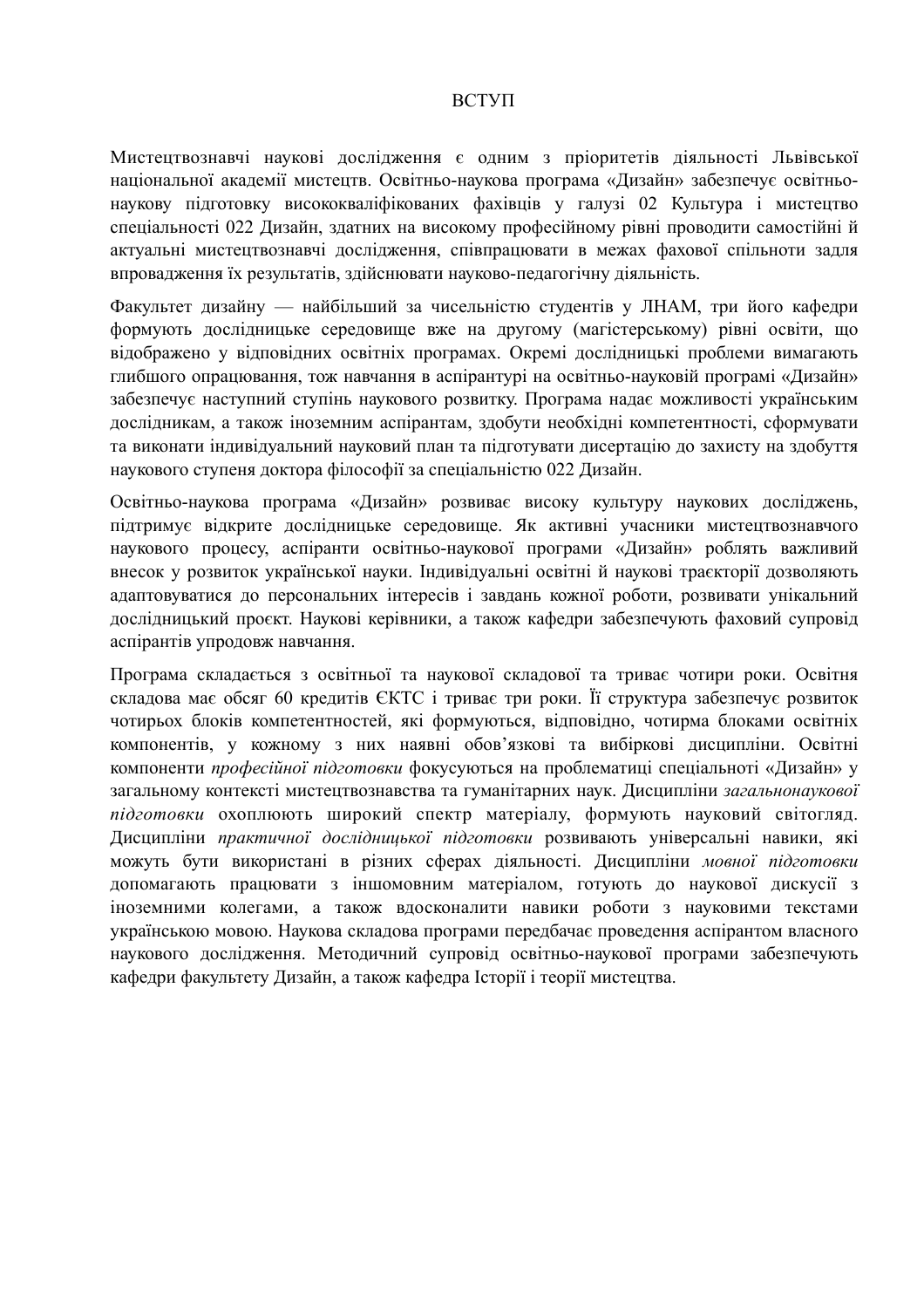### І. ОСВІТНЯ СКЛАДОВА ОСВІТНЬО-НАУКОВОЇ ПРОГРАМИ

### 1. Профіль освітньо-наукової програми зі спеціальності 022 Дизайн

| 1. Загальна інформація                                                             |                                                                                                                                                                                                                              |  |  |  |  |  |  |  |  |
|------------------------------------------------------------------------------------|------------------------------------------------------------------------------------------------------------------------------------------------------------------------------------------------------------------------------|--|--|--|--|--|--|--|--|
| Повна назва вищого<br>навчального закладу<br>та структурного<br>підрозділу         | Львівська національна академія мистецтв<br>Відділ аспірантури                                                                                                                                                                |  |  |  |  |  |  |  |  |
| Ступінь вищої освіти<br>та назва кваліфікації                                      | Ступінь вищої освіти: доктор філософії<br>Кваліфікація: Доктор філософії у галузі «Культура і мистецтво»<br>за спеціальністю «Дизайн»                                                                                        |  |  |  |  |  |  |  |  |
| Офіційна назва<br>освітньо-наукової<br>програми                                    | Дизайн                                                                                                                                                                                                                       |  |  |  |  |  |  |  |  |
| Тип диплому та<br>обсяг програми                                                   | Диплом доктора філософії, одиничний, 60 кредитів ЄКТС, термін<br>освітньої складової — 3 роки                                                                                                                                |  |  |  |  |  |  |  |  |
| Наявність<br>акредитації                                                           |                                                                                                                                                                                                                              |  |  |  |  |  |  |  |  |
| Цикл / рівень                                                                      | Третій (освітньо-науковий) рівень<br>НРК України - 9 рівень, FQ-ЕНЕА - третій цикл, EQF-LLL - 8<br>рівень                                                                                                                    |  |  |  |  |  |  |  |  |
| Обмеження щодо<br>форми навчання                                                   | Немає                                                                                                                                                                                                                        |  |  |  |  |  |  |  |  |
| Передумови                                                                         | Наявність другого (магістерського) ступеня освіти. Умови вступу<br>визначаються «Правилами прийому до Львівської національної<br>академії мистецтв», затвердженими Вченою Радою Львівської<br>національної академії мистецтв |  |  |  |  |  |  |  |  |
| Мова(и) викладання                                                                 | Українська та англійська                                                                                                                                                                                                     |  |  |  |  |  |  |  |  |
| Термін навчання                                                                    | 4 роки                                                                                                                                                                                                                       |  |  |  |  |  |  |  |  |
| Інтернет-адреса<br>постійного<br>розміщення опису<br>освітньо-наукової<br>програми | https://lnam.edu.ua/uk/education/for-students/katalog-osvitnix-<br>program.html                                                                                                                                              |  |  |  |  |  |  |  |  |
|                                                                                    | 2 More conjunt of unovator                                                                                                                                                                                                   |  |  |  |  |  |  |  |  |

### 2. Мета освітньої програми

Забезпечити освітньо-наукову підготовку висококваліфікованих фахівців у галузі 02 Культура і мистецтво спеціальності 022 Дизайн, здатних на високому професійному рівні проводити самостійні й актуальні мистецтвознавчі дослідження, співпрацювати в межах широкої мистецтвознавчої та професійної дизайнерської спільноти задля впровадження їх результатів, здійснювати науково-педагогічну діяльність.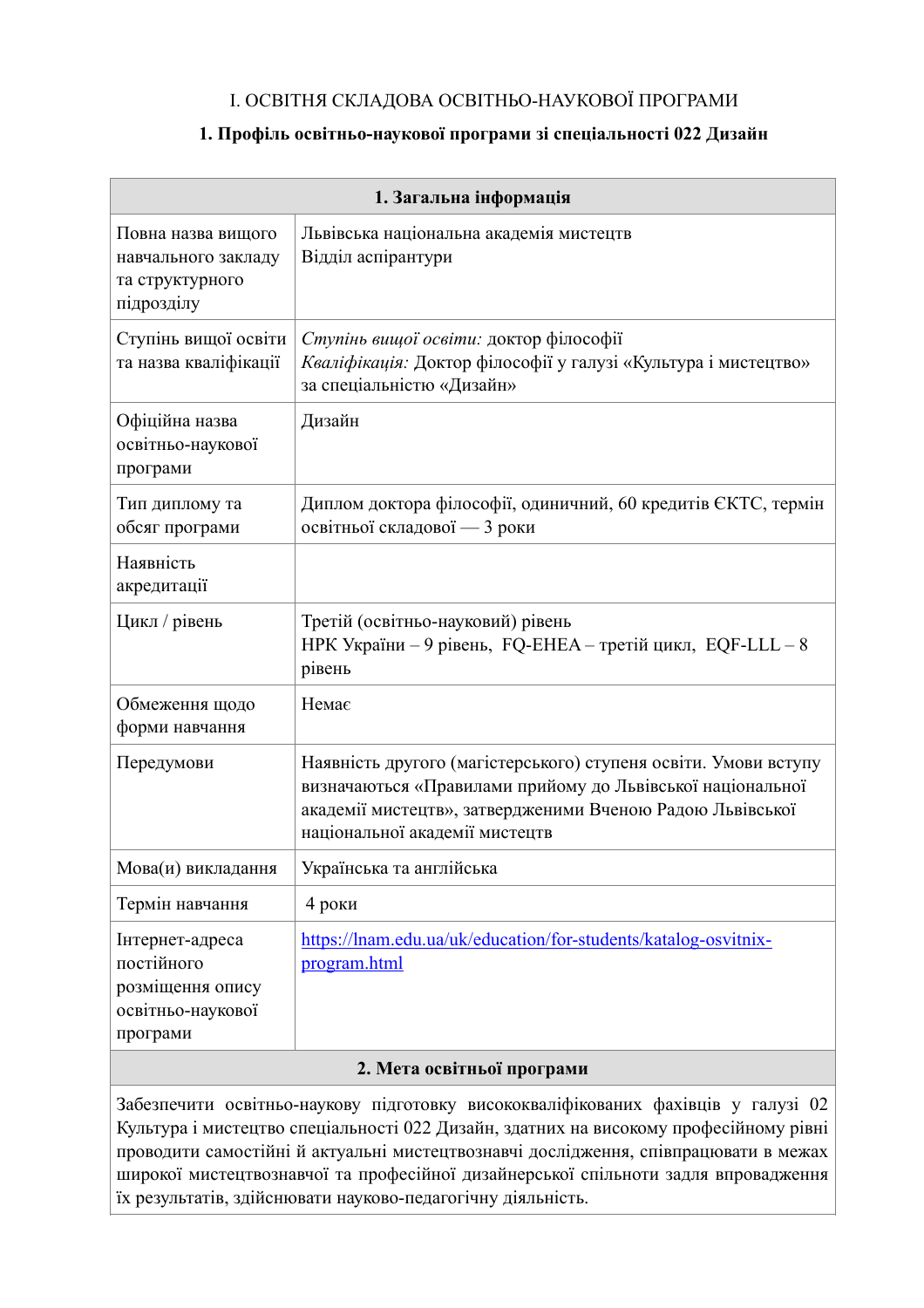| 3. Характеристика освітньо-наукової програми          |                                                                                                                                                                                                                                                                                                                                                                                                                                                                                                                                                                                                                                                                                                                                                                                                                                                                                                                                                                                                                                                                                                                                                         |  |  |  |  |  |  |  |  |  |
|-------------------------------------------------------|---------------------------------------------------------------------------------------------------------------------------------------------------------------------------------------------------------------------------------------------------------------------------------------------------------------------------------------------------------------------------------------------------------------------------------------------------------------------------------------------------------------------------------------------------------------------------------------------------------------------------------------------------------------------------------------------------------------------------------------------------------------------------------------------------------------------------------------------------------------------------------------------------------------------------------------------------------------------------------------------------------------------------------------------------------------------------------------------------------------------------------------------------------|--|--|--|--|--|--|--|--|--|
| Предметна область<br>(галузь знань,<br>спеціальність) | Галузь знань 02 «Культура і мистецтво», спеціальність 022<br>«Дизайн»<br>Об'єкти вивчення та діяльності: об'єкти дизайну за<br>спеціалізаціями, історичні, методологічні, мистецтвознавчі,<br>технологічні, соціокультурні аспекти дизайнерської діяльності.<br>Цілі навчання: підготовка дослідників дизайну, здатних<br>розв'язувати комплексні наукові проблеми, що передбачає<br>переосмислення наявних і створення нових цілісних знань та/або<br>інновацій дизайнерської практики<br>Теоретичний зміст предметної галузі: принципи, поняття,<br>концепції, методологія дизайну<br>Методи, методики та технології, якими має оволодіти<br>здобувач вищої освіти для застосування на практиці:<br>загальнонаукові та спеціалізовані галузеві методи дослідження<br>дизайну, теоретичні та емпіричні методики, інформаційні<br>технології досліджень та презентації результатів<br>Інструменти та обладнання (об'єкти/предмети, пристрої та<br>прилади, які здобувач вчиться застосовувати і<br>використовувати): сучасні універсальні та спеціалізовані<br>інформаційні системи і програмні продукти, що застосовуються в<br>сфері науки та дизайну |  |  |  |  |  |  |  |  |  |
|                                                       | 4. Придатність випускників освітньо-наукової програми<br>до працевлаштування та подальшого навчання                                                                                                                                                                                                                                                                                                                                                                                                                                                                                                                                                                                                                                                                                                                                                                                                                                                                                                                                                                                                                                                     |  |  |  |  |  |  |  |  |  |
| Придатність до<br>працевлаштування                    | Посади у закладах вищої освіти, музеях, наукових установах,<br>наукових і аналітичних центрах, реставраційних центрах,<br>дослідницьких відділах (R&D) комерційних компаній                                                                                                                                                                                                                                                                                                                                                                                                                                                                                                                                                                                                                                                                                                                                                                                                                                                                                                                                                                             |  |  |  |  |  |  |  |  |  |
| Подальше навчання                                     | Наукова програма четвертого наукового рівня, підготовка<br>дисертації на здобуття ступеня доктора наук, програми<br>післядипломної освіти, міжнародної академічної мобільності                                                                                                                                                                                                                                                                                                                                                                                                                                                                                                                                                                                                                                                                                                                                                                                                                                                                                                                                                                          |  |  |  |  |  |  |  |  |  |
|                                                       | 5. Викладання та оцінювання                                                                                                                                                                                                                                                                                                                                                                                                                                                                                                                                                                                                                                                                                                                                                                                                                                                                                                                                                                                                                                                                                                                             |  |  |  |  |  |  |  |  |  |
| Викладання та<br>навчання                             | Дисципліни передбачають лекційні та практичні заняття,<br>заохочується активна участь кожного аспіранта, обговорення й<br>дискусії є важливим елементом навчання. Завдання включають<br>написання окремих елементів дисертації. Навчальна робота<br>триває три роки, останній рік присвячений індивідуальній<br>науковій роботі.                                                                                                                                                                                                                                                                                                                                                                                                                                                                                                                                                                                                                                                                                                                                                                                                                        |  |  |  |  |  |  |  |  |  |
| Оцінювання                                            | Форми поточного та підсумкового оцінювання: презентації,<br>дослідницькі та практичні завдання. Екзаменаційні та залікові<br>оцінки визначаються за сукупністю балів, отриманих упродовж<br>вивчення дисципліни. В оцінюванні застосовуються методи<br>рецензування колег-аспірантів (peer review).                                                                                                                                                                                                                                                                                                                                                                                                                                                                                                                                                                                                                                                                                                                                                                                                                                                     |  |  |  |  |  |  |  |  |  |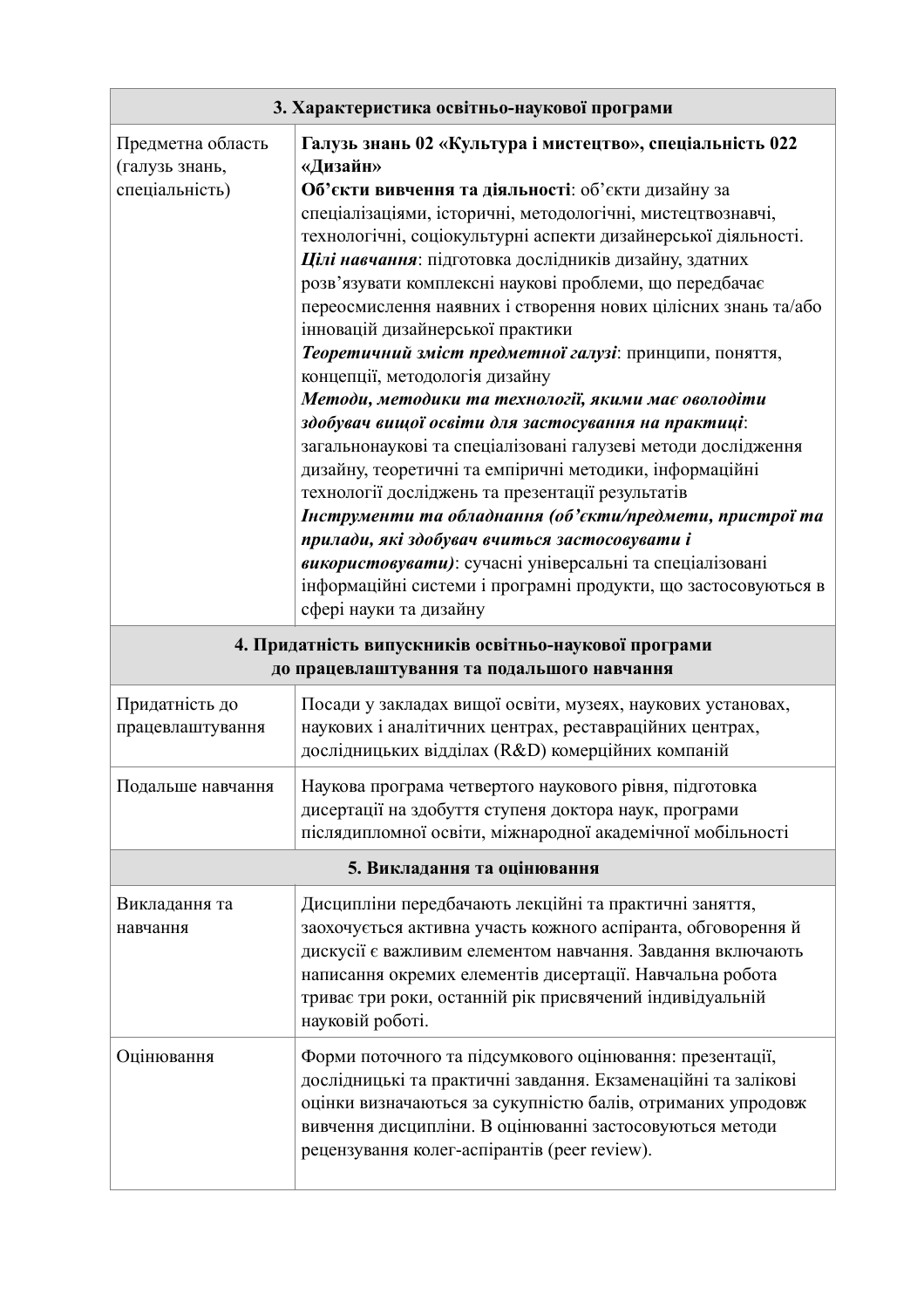| 6. Програмні компетентності                    |                                                                                                                                                                                                                                                                                                |  |  |  |  |  |  |  |  |  |
|------------------------------------------------|------------------------------------------------------------------------------------------------------------------------------------------------------------------------------------------------------------------------------------------------------------------------------------------------|--|--|--|--|--|--|--|--|--|
| Інтегральна<br>компетентність                  | Здатність продукувати нові ідеї, розв'язувати комплексні<br>проблеми дизайнерської діяльності, застосовувати методологію<br>наукової та педагогічної діяльності, а також проводити власне<br>наукове дослідження, результати якого мають наукову новизну,<br>теоретичне та практичне значення. |  |  |  |  |  |  |  |  |  |
| Компетентності за<br>спеціальністю             | ПК 1. Володіння глибинними знаннями з історії, теорії та<br>практики дизайну, засвоєння основних концепцій, розуміння<br>теоретичних і практичних проблем                                                                                                                                      |  |  |  |  |  |  |  |  |  |
|                                                | ПК 2. Обізнаність з найновішими публікаціями в обраній<br>спеціалізації, розуміння міжнародного професійного дискурсу                                                                                                                                                                          |  |  |  |  |  |  |  |  |  |
|                                                | ПК 3. Володіння сучасною науковою термінологією з дизайну<br>відповідно до спеціалізації, методами дослідження дизайну                                                                                                                                                                         |  |  |  |  |  |  |  |  |  |
| Загальнонаукові<br>компетентності              | ПК 4. Сформований системний науковий світогляд, здатність<br>критичного осмислення нових і складних ідей                                                                                                                                                                                       |  |  |  |  |  |  |  |  |  |
|                                                | ПК 5. Обізнаність із загальнокультурним теоретичним<br>дискурсом, актуальними науковими напрямками гуманітарних<br>дисциплін                                                                                                                                                                   |  |  |  |  |  |  |  |  |  |
|                                                | ПК 6. Розуміння принципів наукової етики, академічної<br>доброчесності, інтелектуальної власності, усвідомлення<br>відповідальності за методику та оприлюднення результатів<br>дослідження                                                                                                     |  |  |  |  |  |  |  |  |  |
| Універсальні<br>дослідницькі<br>компетентності | ПК 7. Навички усної та письмової презентації власного<br>дослідження українською мовою, розуміння вимог щодо<br>наукових публікацій                                                                                                                                                            |  |  |  |  |  |  |  |  |  |
|                                                | ПК 8. Навички роботи з джерелами різного характеру, розуміння<br>принципів історіографії                                                                                                                                                                                                       |  |  |  |  |  |  |  |  |  |
|                                                | ПК 9. Вміння застосовувати сучасні інформаційні технології у<br>науковій діяльності та презентації власного дослідження                                                                                                                                                                        |  |  |  |  |  |  |  |  |  |
|                                                | ПК 10. Вміння планувати та виконувати дослідницький проєкт,<br>розуміння сучасних вимог і стандартів підготовки дисертації                                                                                                                                                                     |  |  |  |  |  |  |  |  |  |
|                                                | ПК 11. Вміння організовувати і проводити навчальні заняття,<br>наукові семінари, конференції                                                                                                                                                                                                   |  |  |  |  |  |  |  |  |  |
|                                                | ПК 12. Вміння співпрацювати у колективних наукових проєктах,<br>у т. ч. міжнародних, уміння управляти науковими проєктами                                                                                                                                                                      |  |  |  |  |  |  |  |  |  |
|                                                | ПК 13. Вміння складати пропозиції, заявки на фінансування<br>наукових проєктів                                                                                                                                                                                                                 |  |  |  |  |  |  |  |  |  |
| Мовні<br>компетентності                        | ПК 14. Вміння представляти та обговорювати результати своєї<br>наукової роботи іноземною мовою усно та письмово                                                                                                                                                                                |  |  |  |  |  |  |  |  |  |
|                                                | ПК 15. Розуміння у повному обсязі іншомовних наукових текстів<br>та усних виступів, що містять професійну термінологію                                                                                                                                                                         |  |  |  |  |  |  |  |  |  |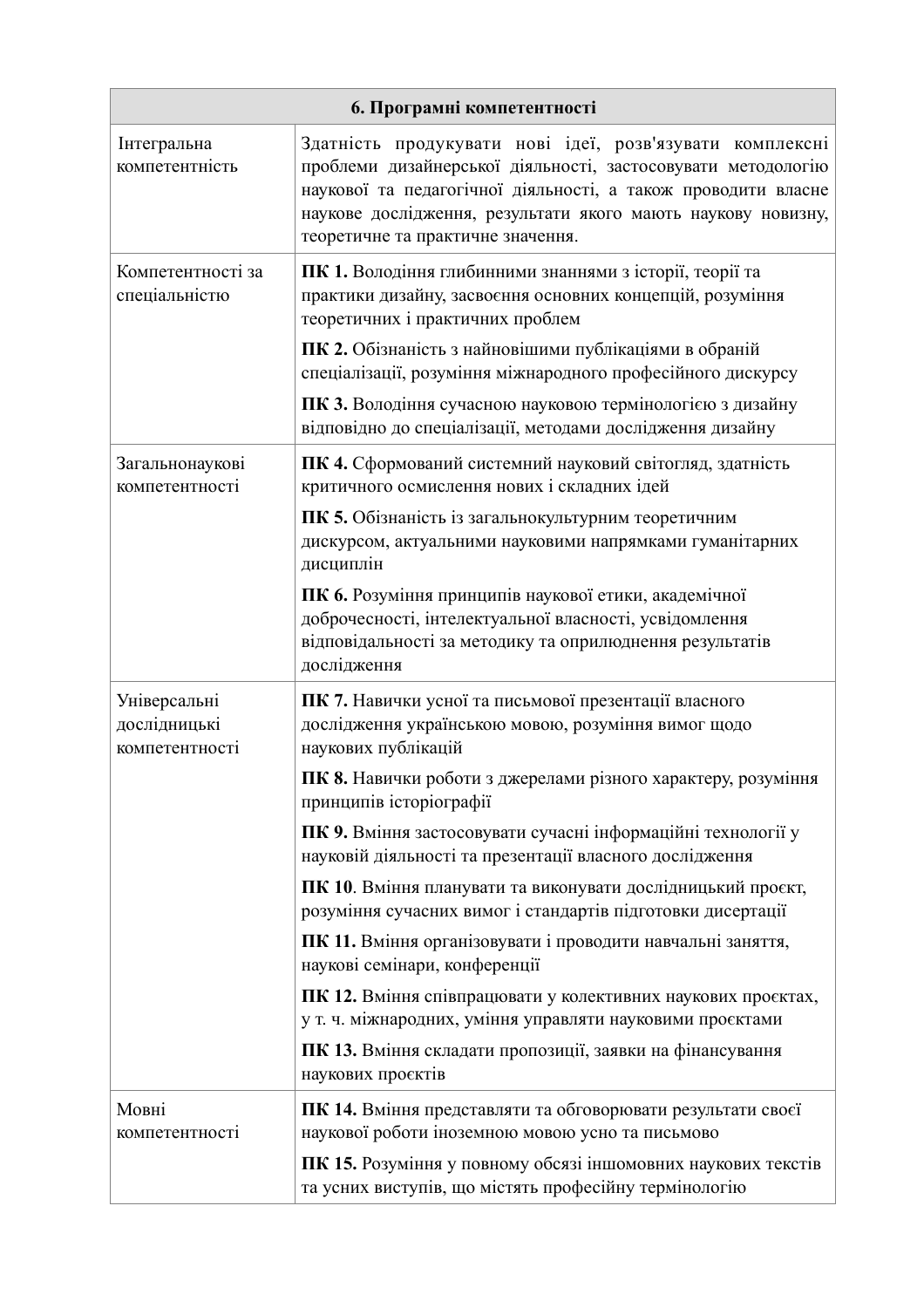| 7. Програмні результати навчання |                                                                                                                                                                                                          |  |  |  |  |  |  |  |  |  |
|----------------------------------|----------------------------------------------------------------------------------------------------------------------------------------------------------------------------------------------------------|--|--|--|--|--|--|--|--|--|
|                                  | РН 1. Глибинні знання з історії, теорії та практики дизайну,<br>достатні для проведення наукових досліджень на рівні останіх<br>світових досягнень та ведення наукової дискусії на міжнародному<br>рівні |  |  |  |  |  |  |  |  |  |
|                                  | РН 2. Здатність критично оцінити й обговорити фахові публікації<br>з проблем дизайну, а також у дотичних спеціальностях і галузях,<br>здійснити їхній письмовий аналіз (зокрема у рецензіях)             |  |  |  |  |  |  |  |  |  |
|                                  | РН 3. Здатність застосувати сучасну наукову термінологію за<br>спеціальністю Дизайн, теоретичні й емпіричні методи, що<br>відповідають міжнародним практикам і завданням дослідження                     |  |  |  |  |  |  |  |  |  |
|                                  | РН 4. Здатність працювати у міждисциплінарному гуманітарному<br>дискурсі, застосувати досягнення інших наукових галузей у<br>мистецтвознавчому дослідженні                                               |  |  |  |  |  |  |  |  |  |
|                                  | РН 5. Сформовані цінності та принципи академічної<br>доброчесності, які застосовуються у власному дослідженні й<br>оприлюдненні його результатів, а також у співпраці з колегами                         |  |  |  |  |  |  |  |  |  |
|                                  | РН 6. Здатність презентувати результати дослідження в<br>науковому та популярному контексті на конференціях, семінарах,<br>виступати експертом у вирішені практичних гуманітарних<br>проблем             |  |  |  |  |  |  |  |  |  |
|                                  | РН 7. Здатність підготувати до друку наукову публікацію,<br>дотримуючись державних стандартів, а також редакційних вимог<br>наукових видань                                                              |  |  |  |  |  |  |  |  |  |
|                                  | РН 8. Здатність опрацювати джерельну базу, викласти<br>історіографію дослідницької проблеми                                                                                                              |  |  |  |  |  |  |  |  |  |
|                                  | РН 9. Здатність застосувати сучасні інформаційні технології у<br>науковому досліджені та його презентації                                                                                                |  |  |  |  |  |  |  |  |  |
|                                  | РН 10. Здатність підготувати дисертаційну роботу відповідно до<br>чинних вимог і захистити її на засіданні Спеціалізованої вченої<br>ради                                                                |  |  |  |  |  |  |  |  |  |
|                                  | РН 11. Здатність упровадити результати наукового дослідження в<br>силлабусах навчальних дисциплін, методичних матеріалах,<br>адаптувати їх для студентів різного освітнього рівня                        |  |  |  |  |  |  |  |  |  |
|                                  | РН 12. Здатність викладати в системі вищої освіти, застосувати<br>різні методи викладання та оцінювання                                                                                                  |  |  |  |  |  |  |  |  |  |
|                                  | РН 13. Здатність самостійно та колективно планувати науковий<br>проєкт, проводити колективні дослідження, керувати групою<br>дослідників                                                                 |  |  |  |  |  |  |  |  |  |
|                                  | РН 14. Здатність підготувати заявку на фінансування наукового<br>проєкту відповідно до вимог надавача гранту                                                                                             |  |  |  |  |  |  |  |  |  |
|                                  | РН 15. Здатність читати іншомовну наукову літературу, вести<br>наукову дискусію та публікувати статті іноземною мовою                                                                                    |  |  |  |  |  |  |  |  |  |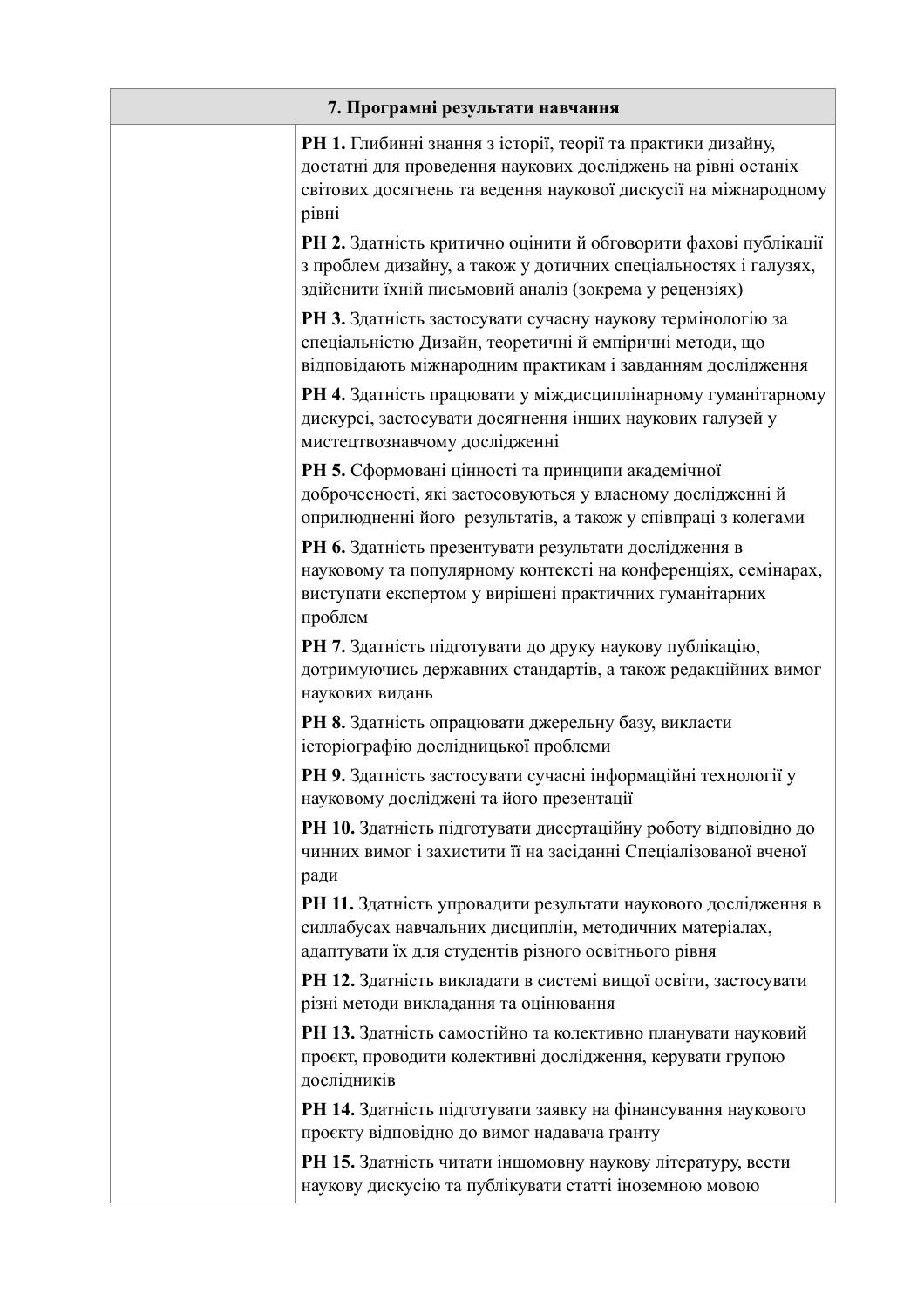| 8. Ресурсне забезпечення реалізації програми     |                                                                                                                                                                                                                                                                                                                                                                                                                                                                                                                                                       |  |  |  |  |  |  |  |  |  |
|--------------------------------------------------|-------------------------------------------------------------------------------------------------------------------------------------------------------------------------------------------------------------------------------------------------------------------------------------------------------------------------------------------------------------------------------------------------------------------------------------------------------------------------------------------------------------------------------------------------------|--|--|--|--|--|--|--|--|--|
| Кадрове<br>забезпечення                          | Програму забезпечують штатні викладачі з науковими ступенями<br>доктора й кандидата наук, які мають значний досвід наукової та<br>педагогічної діяльності та вагомі здобутки в галузі.                                                                                                                                                                                                                                                                                                                                                                |  |  |  |  |  |  |  |  |  |
| Матеріально-<br>технічне<br>забезпечення         | Аспірантам надається доступ до всіх ресурсів навчального<br>середовища ЛНАМ, простір для навчання, спілкування і групової<br>роботи. Для проведення семінарів, презентацій, обговорень<br>залучаються мультимедійні технології, які дозволяють<br>презентувати та проводити обговорення в дистанційному онлайн<br>режимі. Аспірантам надається доступ до бібліотеки ЛНАМ, а<br>також, відповідно до угод між ЛНАМ та іншими ЗВО, до їхніх<br>бібліотечних ресурсів. Відповідно до угод із закладами культури,<br>надається доступ до музейних збірок. |  |  |  |  |  |  |  |  |  |
| Інформаційне та<br>методичне<br>забезпечення     | Аспірантам доступні ресурси Наукової бібліотеки ЛНАМ,<br>методичне забезпечення з усіх навчальних дисциплін, надається<br>доступ до наукометричних баз SCOPUS i Web of Science.                                                                                                                                                                                                                                                                                                                                                                       |  |  |  |  |  |  |  |  |  |
|                                                  | 9. Академічна мобільність                                                                                                                                                                                                                                                                                                                                                                                                                                                                                                                             |  |  |  |  |  |  |  |  |  |
| Національна<br>кредитна мобільність              | Академічна мобільність реалізується відповідно до Положення<br>про порядок реалізації права на академічну мобільність,<br>затвердженого постановою Кабінету Міністрів України від 12<br>серпня 2015 р. № 579.                                                                                                                                                                                                                                                                                                                                         |  |  |  |  |  |  |  |  |  |
| Міжнародна<br>кредитна мобільність               | Реалізується відповідно до Положення про порядок реалізації<br>права на академічну мобільність здобувачів наукового ступеня<br>доктора філософії, доктора наук, наукових, науково-педагогічних,<br>педагогічних та інших працівників<br>Львівської національної академії мистецтв від 29.03.2018 р.                                                                                                                                                                                                                                                   |  |  |  |  |  |  |  |  |  |
| Навчання іноземних<br>здобувачів вищої<br>освіти | Здійснюється відповідно до Положення про навчання,<br>стажування іноземних громадян та осіб без громадянства у<br>Львівській національній академії мистецтв від 26.06.2019 р.                                                                                                                                                                                                                                                                                                                                                                         |  |  |  |  |  |  |  |  |  |

## 2. ПЕРЕЛІК КОМПОНЕНТ ТА СТРУКТУРНО-ЛОГІЧНА СХЕМА ОСВІТНЬО-НАУКОВОЇ ПРОГРАМИ «ДИЗАЙН»

# 1. Перелік компонент ОНП

| Код н/д | Компоненти освітньої складової        | Кількість<br>кредитів | Форма<br>підсумкового<br>контролю |  |  |  |  |  |  |  |  |  |
|---------|---------------------------------------|-----------------------|-----------------------------------|--|--|--|--|--|--|--|--|--|
|         |                                       |                       |                                   |  |  |  |  |  |  |  |  |  |
|         | 1. Обов'язкові компоненти ОНП         |                       |                                   |  |  |  |  |  |  |  |  |  |
|         | 1.1. Глибинні знання зі спеціальності |                       |                                   |  |  |  |  |  |  |  |  |  |
| OK 1.1  | Дизайн в теорії XX — початку XXI ст.  |                       | екзамен                           |  |  |  |  |  |  |  |  |  |
| OK 1.2  | Дослідницькі проблеми дизайну         |                       | екзамен                           |  |  |  |  |  |  |  |  |  |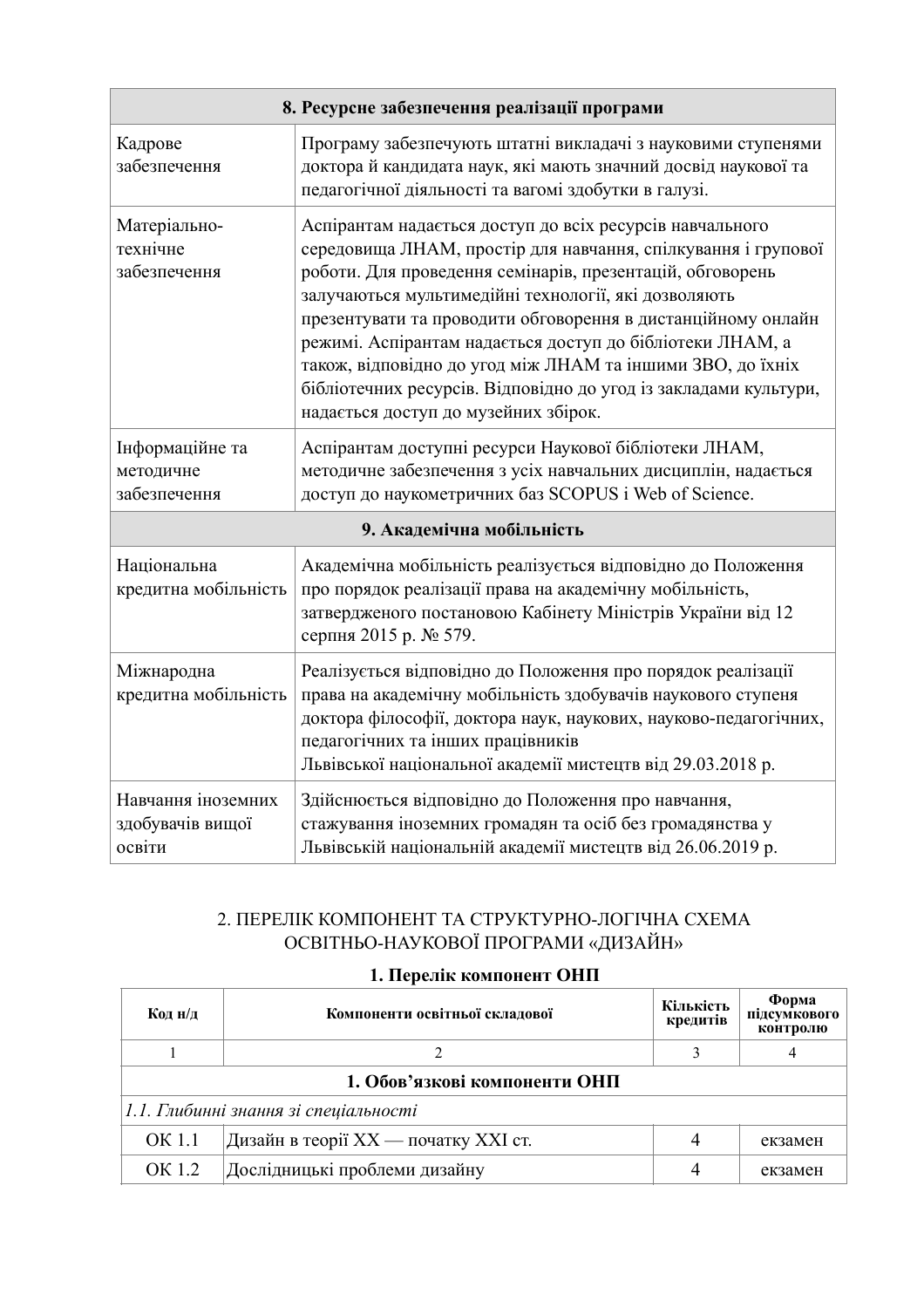| OK 1.3                                                 | Декоративне мистецтво та дизайн в системі<br>культурних цінностей      | $\overline{4}$ | екзамен |  |  |  |  |  |  |  |
|--------------------------------------------------------|------------------------------------------------------------------------|----------------|---------|--|--|--|--|--|--|--|
| OK 1.4                                                 | Методологія мистецтвознавчих досліджень                                | $\overline{4}$ | екзамен |  |  |  |  |  |  |  |
| 1.2. Дисципліни загальнонаукової підготовки            |                                                                        |                |         |  |  |  |  |  |  |  |
| OK 2.1                                                 | Філософські проблеми наукового пізнання                                | $\overline{4}$ | екзамен |  |  |  |  |  |  |  |
| 1.3. Дисципліни універсальної дослідницької підготовки |                                                                        |                |         |  |  |  |  |  |  |  |
| OK 3.1                                                 | Методика підготовки наукової роботи                                    | $\overline{4}$ | залік   |  |  |  |  |  |  |  |
| OK 3.2                                                 | Історіографія та мистецтвознавче джерелознавство                       | 3              | залік   |  |  |  |  |  |  |  |
| OK 3.3                                                 | Інформаційні технології в дослідженні й презентації                    | 3              | залік   |  |  |  |  |  |  |  |
| OK 3.4                                                 | Аспірантський науковий семінар                                         | 3              | залік   |  |  |  |  |  |  |  |
| OK 3.5                                                 | Викладання в системі вищої освіти                                      | 3              | екзамен |  |  |  |  |  |  |  |
| OK 3.6                                                 | Асистентська педагогічна практика                                      | 3              | залік   |  |  |  |  |  |  |  |
| 1.4. Дисципліни мовної підготовки                      |                                                                        |                |         |  |  |  |  |  |  |  |
| OK 4.1                                                 | Іноземна мова за фаховим спрямуванням                                  | 6              | екзамен |  |  |  |  |  |  |  |
|                                                        | Загальний обсяг обов'язкових компонент                                 | 45             |         |  |  |  |  |  |  |  |
|                                                        | 2. Вибіркові компоненти ОНП                                            |                |         |  |  |  |  |  |  |  |
|                                                        | 2.1. Глибинні знання зі спеціальності                                  |                |         |  |  |  |  |  |  |  |
| <b>BK</b> 1.1a                                         | Мистецтвознавча критика                                                | 3              | залік   |  |  |  |  |  |  |  |
| BK 1.16                                                | Емпіричні методи в дослідженні дизайну                                 | 3              | залік   |  |  |  |  |  |  |  |
| <b>BK</b> 1.1 <sub>B</sub>                             | Експертиза творів мистецтва та дизайну                                 | 3              | залік   |  |  |  |  |  |  |  |
| <b>BK1.2</b>                                           | Дисципліна академічної мобільності<br>(відповідно до теми дослідження) | 3              | залік   |  |  |  |  |  |  |  |
|                                                        | 2.2. Дисципліни загальнонаукової підготовки                            |                |         |  |  |  |  |  |  |  |
| BK 2.2a                                                | Етика наукових досліджень                                              | 3              | залік   |  |  |  |  |  |  |  |
| BK 2.26                                                | Інтелектуальна власність                                               | $\overline{3}$ | залік   |  |  |  |  |  |  |  |
|                                                        | 2.3. Дисципліни практичної дослідницької підготовки                    |                |         |  |  |  |  |  |  |  |
| BK 2.3a                                                | Мистецтвознавча есеїстика                                              | $\overline{3}$ |         |  |  |  |  |  |  |  |
| BK 2.36                                                | Менеджмент наукових проєктів                                           | 3              | залік   |  |  |  |  |  |  |  |
|                                                        | 2.4. Дисципліни мовної підготовки                                      |                |         |  |  |  |  |  |  |  |
| <b>BK</b> 2.4a                                         | Академічне письмо англійською мовою                                    | 3              | залік   |  |  |  |  |  |  |  |
| BK 2.46                                                | Рецензування наукових текстів                                          | 3              | залік   |  |  |  |  |  |  |  |
|                                                        | Загальний обсяг вибіркових компонент                                   | 15             |         |  |  |  |  |  |  |  |
|                                                        | ЗАГАЛЬНИЙ ОБСЯГ ПРОГРАМИ                                               | 60             |         |  |  |  |  |  |  |  |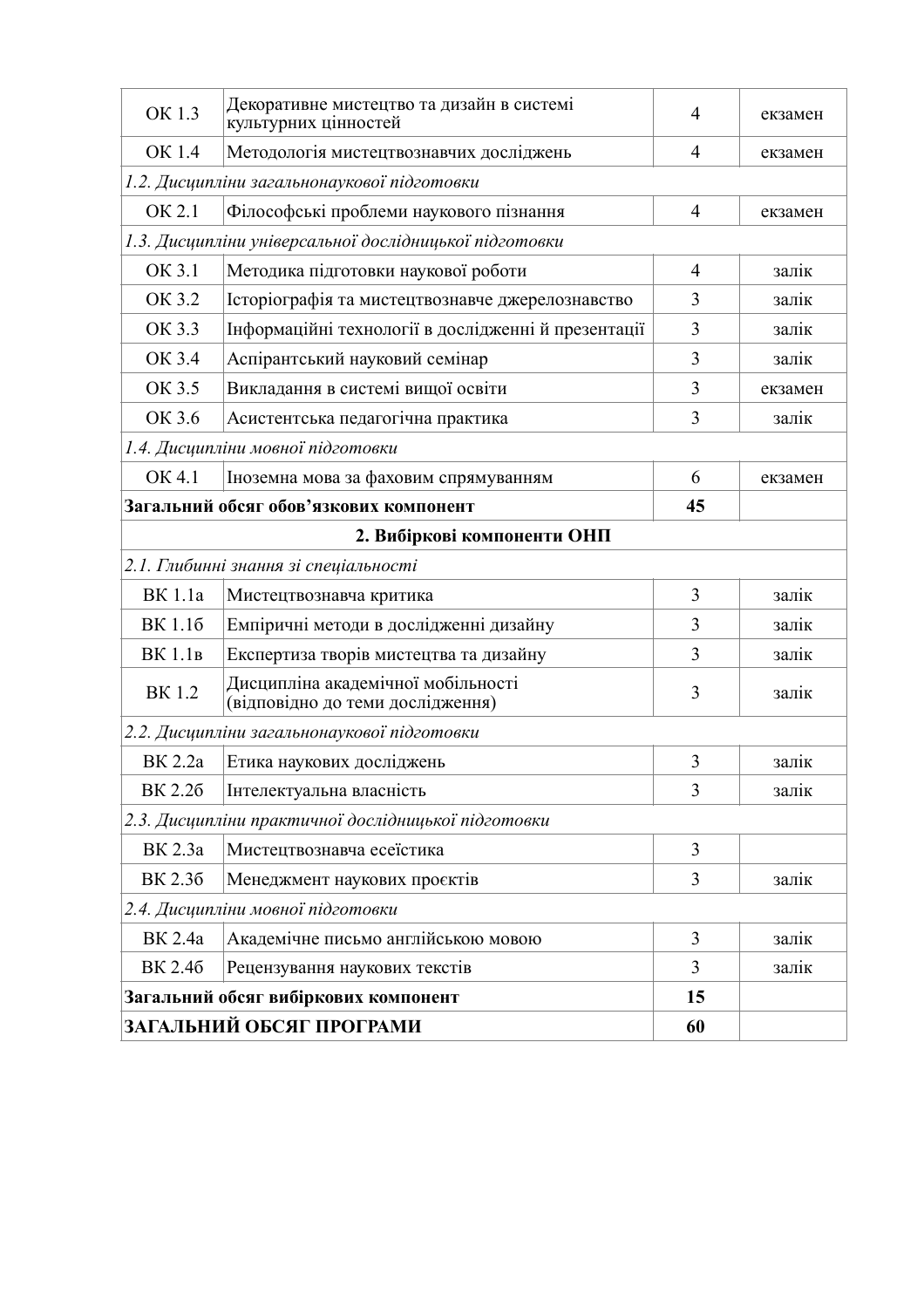|      | ОК<br>1.1 | ОК<br>1.2 | ОК<br>1.3 | ОК<br>1.4 | ОК<br>2.1 | ОК<br>3.1 | ОК<br>3.2 | OK<br>3.3 | ОК<br>3.4 | ОК<br>3.5 | ОК<br>3.6 | ОК<br>4.1 | BК<br>1.1a | BК<br>1.16 | BК<br>1.1 <sub>B</sub> | BК<br>1.2 | BК        | BК<br>$2.2a$   2.26 | BК<br>2.3a | BК<br>2.36 | BК<br>2.4a | BК<br>2.46 |
|------|-----------|-----------|-----------|-----------|-----------|-----------|-----------|-----------|-----------|-----------|-----------|-----------|------------|------------|------------------------|-----------|-----------|---------------------|------------|------------|------------|------------|
| ПК 1 | $\bullet$ | $\bullet$ | $\bullet$ |           |           |           |           |           |           |           |           |           | $\bullet$  |            | $\bullet$              | $\bullet$ |           |                     |            |            |            |            |
| ПК 2 | $\bullet$ | $\bullet$ |           |           |           |           |           |           |           |           |           | ٠         | $\bullet$  |            |                        |           |           |                     |            |            |            |            |
| ПК 3 | $\bullet$ |           |           | $\bullet$ |           |           |           |           |           |           |           |           | $\bullet$  | $\bullet$  | $\bullet$              | $\bullet$ |           |                     |            |            |            |            |
| ПК4  |           | $\bullet$ |           |           | $\bullet$ |           |           |           |           |           |           |           | $\bullet$  |            |                        | $\bullet$ |           |                     | $\bullet$  |            |            |            |
| ПК 5 |           |           | ٠         |           |           |           |           |           |           |           |           | ٠         | $\bullet$  |            | $\bullet$              | ٠         |           |                     |            |            |            |            |
| ПК 6 |           |           |           |           | $\bullet$ | ٠         | $\bullet$ |           |           |           |           |           |            |            |                        |           | ٠         | $\bullet$           |            |            |            |            |
| ПК 7 |           |           |           | $\bullet$ |           | ٠         |           | $\bullet$ | $\bullet$ |           | $\bullet$ |           | $\bullet$  |            |                        |           |           |                     | $\bullet$  |            |            | $\bullet$  |
| ПК 8 |           |           |           |           |           | $\bullet$ | $\bullet$ |           |           |           |           | $\bullet$ |            |            |                        |           |           |                     |            |            |            |            |
| ПК 9 |           |           |           |           |           |           |           | $\bullet$ | $\bullet$ | $\bullet$ |           |           |            | $\bullet$  |                        |           |           |                     |            | $\bullet$  |            |            |
| ПК10 |           |           |           |           |           | $\bullet$ |           | $\bullet$ |           |           |           |           |            | $\bullet$  |                        |           | $\bullet$ |                     |            | $\bullet$  | ٠          |            |
| ПК11 |           |           |           |           |           |           |           |           | $\bullet$ | $\bullet$ | ٠         |           |            |            |                        |           |           |                     |            | $\bullet$  |            |            |
| ПК12 |           |           |           |           |           | $\bullet$ |           |           |           |           |           | ٠         |            |            |                        |           |           |                     |            | $\bullet$  |            |            |
| ПК13 |           |           |           |           |           | $\bullet$ |           |           |           |           |           | ٠         |            |            |                        |           |           |                     |            | ٠          | ٠          |            |
| ПК14 |           |           |           |           |           |           |           |           |           |           |           | $\bullet$ |            |            |                        |           |           |                     |            |            | ٠          | ٠          |
| ПК15 |           | $\bullet$ |           | $\bullet$ |           |           | ٠         |           |           |           |           | ٠         |            |            |                        |           |           |                     |            |            |            |            |

### 2. Матриця відповідності програмних компетентностей компонентам освітньо-наукової програми

### 3. Матриця забезпечення програмних результатів навчання відповідними компонентами освітньо-наукової програми

|             | ОК<br>1.1 | O K<br>1.2 | ОК<br>1.3 | ОК<br>1.4 | ОК<br>2.1 | ОК<br>3.1 | OK<br>3.2 | O K<br>3.3 | ОК<br>3.4 | ОК<br>3.5 | ОК<br>3.6 | O K<br>4.1 | ΒК<br>1.1a | ΒК        | BК<br>$1.16$ 1.1 <sub>B</sub> | BК<br>1.2 | BK        | BK        | BК<br>$2.2a$   2.26   2.3a   2.36   2.4a | BК        | ΒК        | BK<br>2.46 |
|-------------|-----------|------------|-----------|-----------|-----------|-----------|-----------|------------|-----------|-----------|-----------|------------|------------|-----------|-------------------------------|-----------|-----------|-----------|------------------------------------------|-----------|-----------|------------|
| <b>PH1</b>  | $\bullet$ | $\bullet$  | $\bullet$ |           |           |           |           |            |           |           |           | $\bullet$  | $\bullet$  |           | $\bullet$                     | $\bullet$ |           |           |                                          |           |           |            |
| <b>PH 2</b> | $\bullet$ | $\bullet$  | $\bullet$ |           |           |           | $\bullet$ |            |           |           |           | $\bullet$  | $\bullet$  |           |                               | $\bullet$ |           |           | $\bullet$                                |           |           | ٠          |
| <b>PH3</b>  |           |            |           | ٠         |           | $\bullet$ |           |            |           |           |           | $\bullet$  | ٠          | $\bullet$ | $\bullet$                     |           |           |           |                                          |           | $\bullet$ |            |
| <b>PH4</b>  |           |            |           |           | $\bullet$ |           |           |            |           |           |           |            |            | $\bullet$ |                               | $\bullet$ |           |           | $\bullet$                                |           |           | ٠          |
| <b>PH 5</b> |           |            |           |           | $\bullet$ | $\bullet$ | $\bullet$ |            |           |           |           |            |            |           |                               |           | $\bullet$ | $\bullet$ |                                          | $\bullet$ |           |            |
| <b>PH6</b>  |           |            |           | $\bullet$ |           |           |           | $\bullet$  | $\bullet$ |           | $\bullet$ | $\bullet$  |            | $\bullet$ |                               |           |           |           | $\bullet$                                | $\bullet$ |           |            |
| <b>PH7</b>  |           |            |           |           |           | ٠         |           |            |           |           |           | ٠          |            |           | $\bullet$                     |           |           |           |                                          |           | $\bullet$ |            |
| <b>PH8</b>  |           |            |           |           |           | $\bullet$ | $\bullet$ |            |           |           |           | $\bullet$  |            |           |                               |           |           |           |                                          |           |           |            |
| <b>PH9</b>  |           |            |           |           |           |           |           | $\bullet$  | $\bullet$ |           | $\bullet$ |            |            |           |                               |           |           |           |                                          | $\bullet$ |           |            |
| <b>PH10</b> |           |            |           |           |           | ٠         |           | ٠          | $\bullet$ |           |           |            |            |           |                               |           | $\bullet$ |           |                                          |           | $\bullet$ | ٠          |
| <b>PH11</b> |           |            |           |           |           |           |           | $\bullet$  |           | $\bullet$ | ٠         |            |            |           |                               |           |           |           |                                          |           |           |            |
| <b>PH12</b> |           |            |           |           |           |           |           | $\bullet$  |           | $\bullet$ | $\bullet$ |            |            |           |                               |           |           | $\bullet$ |                                          | $\bullet$ |           |            |
| <b>PH13</b> |           |            |           |           |           | $\bullet$ |           |            |           |           |           |            |            |           |                               |           |           |           |                                          | $\bullet$ |           |            |
| <b>PH14</b> |           |            |           |           |           |           |           |            |           |           |           | $\bullet$  |            |           |                               |           |           |           |                                          | $\bullet$ | $\bullet$ | ٠          |
| <b>PH15</b> |           | ٠          |           | ٠         |           |           |           |            |           |           |           | $\bullet$  | ٠          |           |                               |           |           |           |                                          |           | $\bullet$ |            |

### 4. Структурно-логічна схема освітньо-наукової програми

Освітньо-наукова програма складається з чотирьох блоків дисциплін: 1) професійної підготовки, 2) загальної наукової підготовки, 3) практичної дослідницької підготовки, 4) мовної підготовки. У кожному блоці є обов'язкові та вибіркової компоненти. Таким чином, аспірант має можливість формувати індивідуальну навчальну траєкторію. Модель першого, другого й третього років передбачає такий розподіл навчального часу: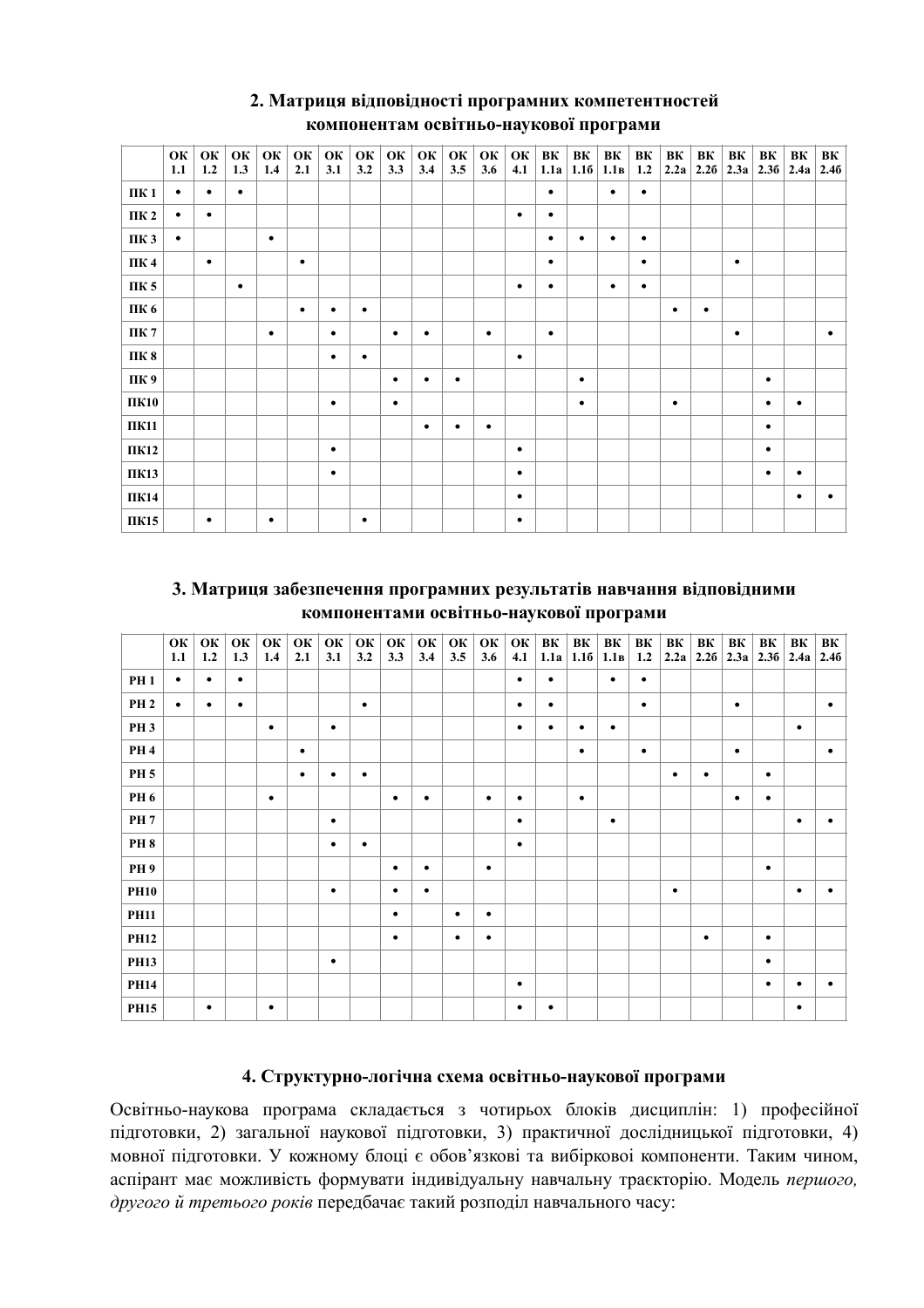Семестр 1 (15 тижнів) — осінній. Сесія 1 семестру (2 тижні). Зимові канікули (4 тижні). Семестр 2 (16 тижнів) — весняний. Сесія 2 семестру (2 тижні). Літні канікули (9 тижнів)

Модель навчального року для четвертого року навчання передбачає самостійну роботу над дослідженням, щорічну атестацію (у межах II Наукової складової програми).